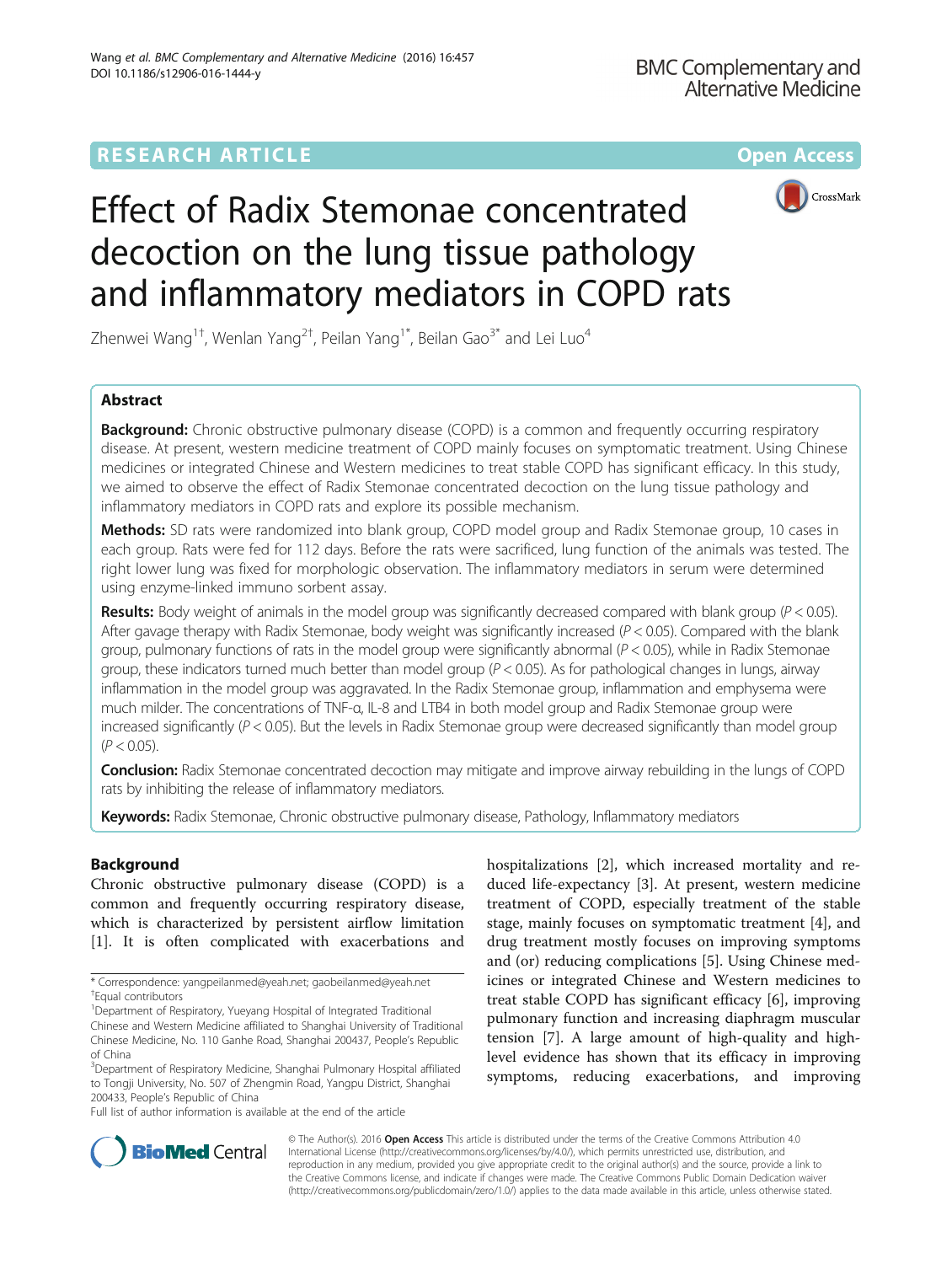exercise capacity and quality of life is better than treatment with Western medicines alone [\[8](#page-6-0)–[10\]](#page-6-0).

Stemonae Radix is a traditional Chinese medicine (TCM) used as an antitussive and insecticidal remedy, which is derived from Stemona tuberosa Lour, S. japonica and and S. sessilifolia [[11](#page-6-0)]. It has been widely used for the treatment of respiratory diseases in China for thousands of years. Earlier studies have shown that Stemonae Radix can release coughs [\[12\]](#page-6-0), remove phlegm [\[13\]](#page-6-0) and has antihelminthic, antibacterial, antituberculous and antifungal activity [[14](#page-6-0), [15](#page-6-0)]. Alkaloids are the major effective ingredients in Radix Stemonae, which includes stemoninine, stemoninoamide, bisdehydrostemoninine, neotuberostemonine, neostenine, tuberostemonine and tuberostemonine H. Liao et al. [[16](#page-6-0)] found in an in vitro experiment on guinea pigs that the extract of Stemona radix had a relaxation effect on airway smooth muscle and the relaxation effect is realized by interacting with musearinic receptors and dihydropyridine binding point. Besides, the pharmacokinetics study of multiple components absorbed in rat plasma after oral administration of Stemonae radix showed that croomine and tuberostemonine would be potential bioactive components for the treatment of chronic or acute cough in rat model [\[17](#page-6-0), [18](#page-6-0)].

In previous study of this study group, Radix Stemonae lung-nourishing fried paste prepared by our hospital (Hu Yao Zhi Zi Hu 05050323) was used for interference with patients with stable COPD [\[19\]](#page-6-0). And the results showed that Radix Stemonae lung-nourishing fried paste could mitigate the clinical symptoms of COPD patients, improve their quality of life [[19](#page-6-0)]. What's more, it is safe and reliable. However, its mechanism of action in treating COPD was unknown.

In this study, we established SD rat COPD models by exposing to cigarette smoke combined with intratracheal instillation of LPS according to the method of Yiping Song et al. [\[20](#page-6-0)]. Radix Stemonae concentrated decoction was used for gavage therapy. By observation of the effect of Radix Stemonae concentrated decoction on the lung tissue pathology and inflammatory mediators in COPD rats, we tried to explore its possible mechanism of action.

## Methods

#### Ethics statement

All experiments in this study were approved by Ethic Committee of Shanghai University of Traditional Chinese Medicine, Shanghai, China.

#### Animals

Thirty healthy male SD rats with weight of  $200 \pm 20$  g, 10 weeks old were provided by Shanghai SLAC Laboratory Animal Co., Ltd (Shanghai, China). Rats were housed in the animal room of Shuguang Hospital 1 week before the experiment (Shanghai, China). Room temperature was maintained at  $25 \pm 1$  °C, gas changes at  $10 \sim 15$  times per hour, relative humidity at  $(50 \pm 10)$  %, ammonia concentration less than 14 mg/m<sup>3</sup>, noise ≤60 db. Sterilized diet and water were freely accessed.

#### Reagents and drugs

Lipopolysaccharide (LPS) was purchased from Sigma (USA). Detection kits of TNF-α, IL-8 and LTB4 were purchased from JRDUN Biotechnology Shanghai Co., Ltd (Shanghai, China). Radix Stemonae Concentrated Decoction was obtained from Yueyang Hospital of Integrated Traditional Chinese and Western Medicine affiliated to Shanghai University of Traditional Chinese Medicine (Shanghai, China). Daqianmen cigarette (tar 13 mg/stick, nicotine 1.0 mg/stick, carbon monoxide 14 mg/stick) was purchased from Shanghai Tobacco Group Co., Ltd (Shanghai, China).

Preparation of Radix Stemonae Concentrated Decoction: It was prepared by the Department of Pharmacy of Yueyang Hospital. We boiled the raw material in water twice, concentrated the filtrate to 2 g/mL, and added 70 % ethanol for precipitation. After 24 h for standing, ethanol was removed and an appropriate amount of water was added to dilute the solution to a concentration of 0.6 g/mL. The amount needed by rats was calculated as 15 times the clinical dose for human use according to the "Dose Conversion Coefficients Table per Kilogram of Body Weight between Animals and Patients" proposed by Jihan Huang et al. in China [[21](#page-6-0)] (each 250 g of Radix Stemonae Lung-nourishing Fried Paste contains Radix Stemonae crude drug 77.5 g; the clinical dose was 10 g/time, TID).

#### Instruments and equipment

Microplate reader (Labsystems microplate reader, MK3), pipette (Pipetman, Gilson P), paraffin slicer (Leica, RM2235), water bath (Leica, HI1210), drying apparatus (Leica, HI1220 horizontal drying type), embedding machine (Changzhou Zhongwei Electronic Instrument Factory, BMJ-111), image analysis system (OLYMPUS, BX51), animal lung function detector (provided by the Department of Respiratory Medicine, Shuguang Hospital Attached to Shanghai University of Traditional Chinese Medicine, BioSystem XA SFT3410), electronic scales (Shanghai Precision and Scientific Instrument Co., Ltd., HANGPING FA1004N), optical microscope (OLYMPUS, BX41TF), tray electronic analytical balance (Shimadzu Corporation, AY220), electrically heated thermostatic water bath (Sumsung Laboratory Instrument Co., Ltd., DK-SD).

# Preparation of animal samples

The rats were randomized into blank group, COPD model group and Radix Stemonae group by using random number method, 10 cases in each group. Magenta (red) and picric acid (yellow) were used to mark the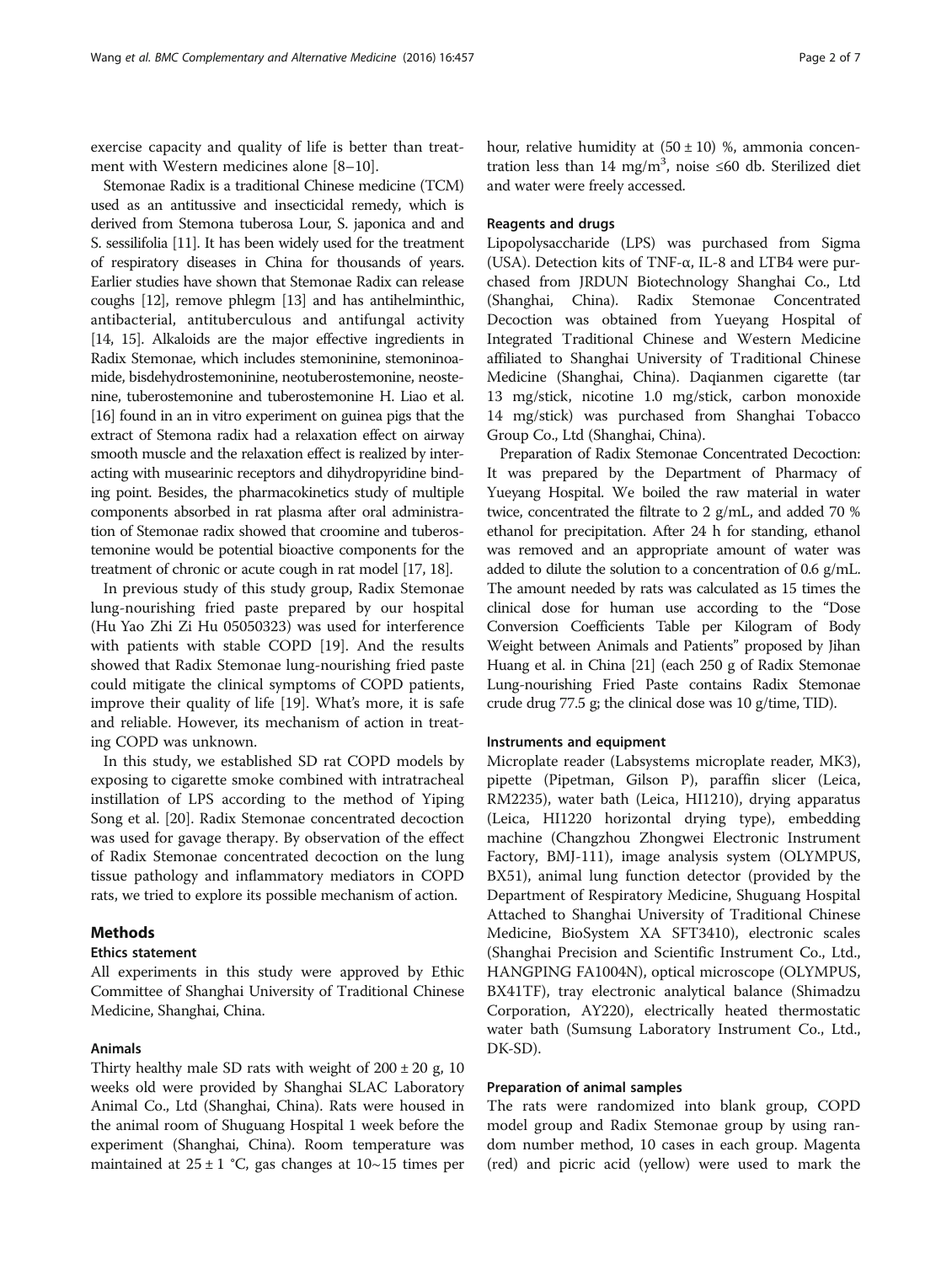experimental animals. COPD model group was prepared according to the method of Song Yiping et al. [[20\]](#page-6-0). LPS was injected into rat trachea at a dose of 200 ug (1 g/L) in the morning of day 1 and day 14; on days 2–13 and days 15–112, the rats were put in a self-prepared sealed organic glass poison-stained case for passive smoking, 30 min each time, twice a day at an interval of 2 h. Radix Stemonae group: the method was the same as the model group in the first 4 weeks, and from week 5 to week 16, apart from exposure to cigarette smoke, Radix Stemonae Concentrated Decoction was used for gavage every day, 3 times a day, 1 mL each time.

#### Pulmonary function test

On day 112 of the experiment, we firstly performed pulmonary function tests in rats in vivo according to the method of Wang et al. [\[22\]](#page-6-0). Briefly, the rats were anesthetized by intraperitoneally injection of 2 % sodium pentobarbital (40 mg/kg), and fixed with a supine position on the bench. After cutting off the fur in the middle of the neck, we created an inverted "T"-shaped incision below the annular cartilage, and performed tracheal intubation and fixation. The trachea cannula was connected to a small animal spirometer to measure the ratio between forced expiratory volume at the time of 0.2 s and forced vital capacity (FEV0.2/FVC), expiratory peak flow (PEF), inspiratory resistance (Ri), dynamic lung compliance (Cldyn) for evaluation of lung function in rats.

#### Morphologic observation of lung tissue

We fetched the right lower lung and put it in 4 % formaldehyde for fixation. Twenty-four hours later, the lung performed paraffin-embedding and slicing, conventional slice production, HE staining and routine pathological examination. We randomly selected 3 fields of view for each slice under the light microscope to observe the histological and morphological changes, including pathological semi-quantitative grading, judgment of the severity of lung inflammation and tracheal inflammation, and judgment of degree of alveolar fusion. Mild degree means that infiltration of lung tissue and various small bronchi by inflammatory cells contained in the lung accounts for less than 1/3 of the whole slice, and alveolar fusion accounts for less than 1/3 of the field of view of the entire slice. Moderate degree means that infiltration of lung tissue and various small bronchi by inflammatory cells contained in the lung accounts for less than 2/3 of the whole slice, and alveolar fusion accounts for less than 2/3 of the field of view of the entire slice. Severe degree means that infiltration of lung tissue and various small bronchi by inflammatory cells contained in the lung accounts for more than 2/3 of the whole slice, and alveolar fusion accounts for more than 2/3 of the field of view of the entire slice.

# Inflammatory mediators in serum and bronchoalveolar lavage fluid (BALF)

Before the animals were sacrificed, we sampled 5 mL of their abdominal aortic blood, centrifuged it at 3000 rpm for 10 min. The supernatant was sub-packed and stored at −70 °C. We cut open the chest to expose the trachea and lungs. After the right main bronchus was ligatured, the left lung was douched with 2 mL normal saline. And 1.5 mL solution (recovery rate 75 %) should be gathered each time as required, and filtered through gauze. The left lung was douched with the same method for 3 times. In total, 4.5 mL solution was recovered, of which 3.5 mL were centrifuged at 1500 rpm for 15 min, 4 °C. The supernatant were collected and stored at −70 °C. The concentrations of TNF-α, IL-8 and LTB4 in serum and BALF were determined by using enzyme-linked immuno sorbent assay according to the kit instructions.

#### Statistical analysis

Statistical analyses were performed using SPSS11.5 program. Data were presented as mean ± SD. One-way ANOVA was adopted for comparison of multi-group means in line with normalized distribution and homogeneity of variance tests; Mann–Whitney was adopted for paired comparison of means not in line with normalized distribution and homogeneity of variance tests. A value with  $P < 0.05$  indicated statistically significant difference.

#### Results

#### Comparison of general conditions

In blank group, the rats had smooth and glossy fur, bright eyes, stable breathing, normal food and water intake, good nutrition, healthy body, full muscles, flexible movements and swift response. In COPD model group, the rats became manic and upset in the early stage of exposure to cigarette smoke, and successively experienced sneezing, cough, shortness of breath and other symptoms. And in the late stage, the rats showed dry and yellow fur. Breathing was fast and shallow in some rats, slow and deep in some other rats. All rats had decreased activities, slow movements, low spirits, and reduced food and water intake. Some rats had a small amount of sticky secretions at the mouth and nose. While in Radix Stemonae group, appearance of the rats in the early stage of exposure to cigarette smoke was the same as in the COPD model group. The rats became manic and upset in the early stage of exposure to cigarette smoke, and successively experienced sneezing, cough, shortness of breath and other symptoms. After gavaged with Radix Stemonae, cough, shortness of breath and other symptoms in the rats were gradually mitigated, and mental state and behavioral activities and food and water intake were gradually normal, but their fur still remained dry and yellow.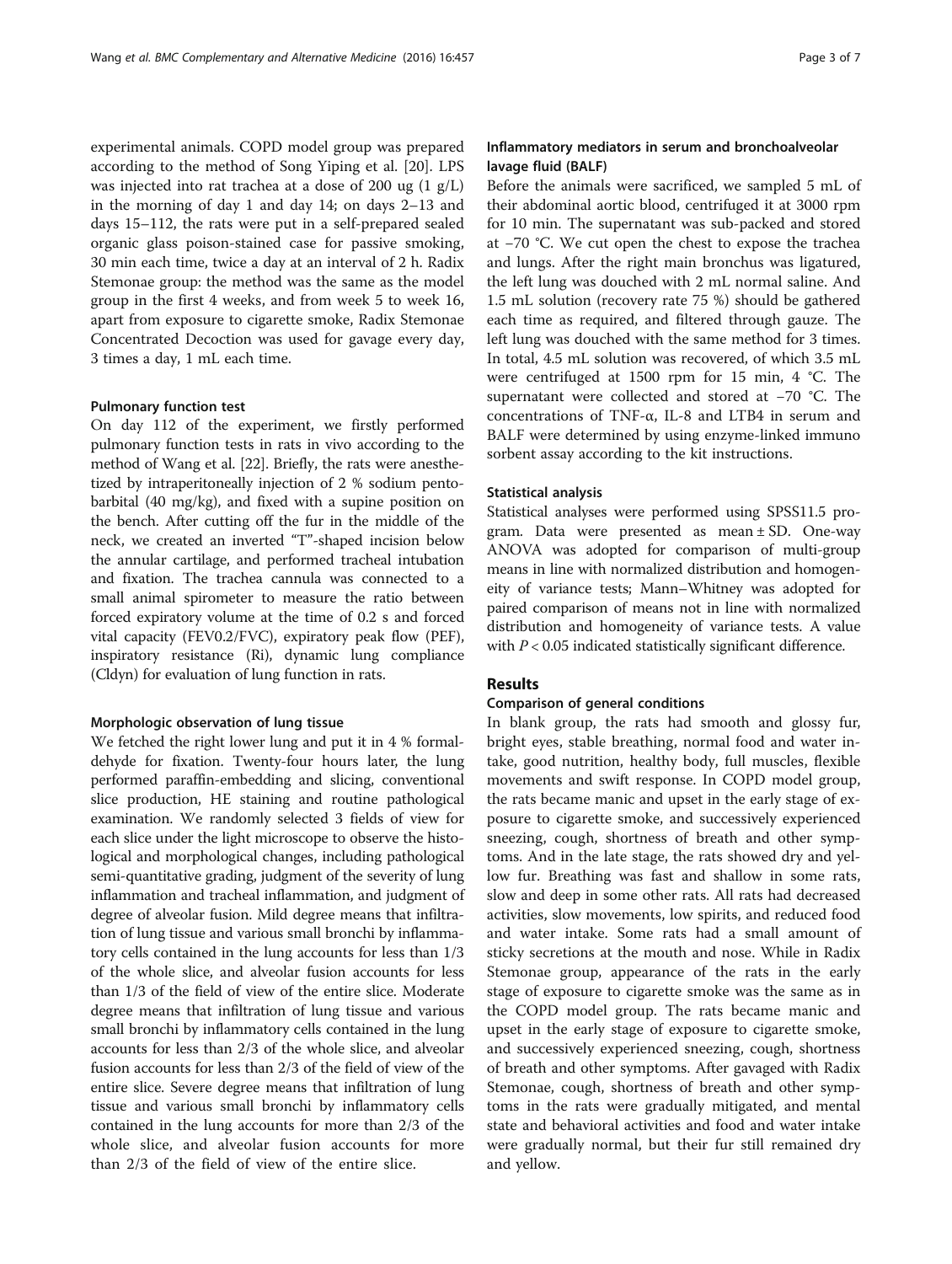# Body weight of rats

Body weight of the rats was measured on day 1, in week 4, 8 and 16 respectively. The results prompted that compared with the blank group, after rats were exposed to cigarette smoke for 4 weeks, body weights in the COPD model group were decreased significantly  $(P < 0.05)$ . Compared with the model group, after gavage therapy with Radix Stemonae for 4 weeks (i.e. in week 8), body weights were increased  $(P < 0.05)$ , as shown in Table 1.

#### Pulmonary function test

The comparison of lung function in three groups was presented in Table [2](#page-4-0). Compared with the blank group, in the COPD model group, inspiratory resistance (Ri) was increased significantly  $(P < 0.05)$ , lung compliance (Cldyn) was decreased significantly  $(P < 0.05)$ . The 0.2 s forced expiratory volume (FEV0.2)/forced vital capacity (FVC) and expiratory peak flow (PEF) were decreased significantly ( $P < 0.05$ ). Compared with the model group, in the Radix Stemonae group, airway Ri was decreased significantly  $(P < 0.05)$ . Cldyn was increased significantly  $(P < 0.05)$ , and FEV0.2/FVC  $(\%)$  and PEF were increased significantly ( $P < 0.05$ ).

#### Pathological changes in rats

Pathological changes in lungs are shown in Fig. [1.](#page-4-0)

In blank group, the shape and structure of rat bronchi, pulmonary alveoli and alveolar septa were all normal (Fig. [1a](#page-4-0)). The structure of bronchial mucosal epithelium was intact. Ciliated columnar epithelium was regularly arranged and a few goblet cells could be seen. There were few mucosal and lamina propria cells, and no microglandular hyperplasia was observed. The size of pulmonary alveoli was normal, the structure was intact, and local invasion of a small amount of lymphocytedominated inflammatory cells could be seen. There was no hyperaemia and edema in alveolar septa, no significant thickening of the arterial wall, and no expansion of the alveolar cavity. In COPD model group, the structure of rat lung tissues was basically normal (Fig. [1b](#page-4-0)). Mucosal epithelium of tracheal and bronchial showed tumidness, disorder, detachment and decreased. The cilia were lodged, and increased goblet cells and gland hypertrophy were observed. Mucous plug and a large number of

| Table 1 Comparison of rat weights in three groups |  |
|---------------------------------------------------|--|
|---------------------------------------------------|--|

| Group             | the first day in week 4 | in week 8                                                                                    | in week 16 |
|-------------------|-------------------------|----------------------------------------------------------------------------------------------|------------|
| Blank             |                         | $206.70 \pm 4.19$ $267.40 \pm 3.89$ $326.10 \pm 5.30^{\#}$ $393.70 \pm 3.95^{\#}$            |            |
| Model             |                         | $207.50 \pm 2.78$ $248.63 \pm 3.96*$ $309.38 \pm 5.63*$ $376.75 \pm 5.65*$                   |            |
| Radix<br>Stemonae |                         | $208.20 + 2.30$ $249.80 + 4.34*$ $318.80 + 5.67*$ <sup>#</sup> $387.00 + 7.04*$ <sup>#</sup> |            |

After One-way ANOVA, \*compared with the blank group, there was significant difference,  $P < 0.05$ ; #compared with the model group, there was significant difference, P < 0.05

inflammatory cells could be seen inside the small bronchial lumen and gland catheter. Invasion of peripheral lymphocytes and plasma cells and smooth muscle hypertrophy were seen. Terminal bronchiolar mucosal epithelium was irregularly arranged. Alveolar wall turned thinner and ruptured, and alveolar turned enlargement. Besides, enlargement and mutual fusion of multiple alveolar cavities, and emphysema were observed. In Radix Stemonae group, the structure of rat lung tissues was basically normal (Fig. [1c\)](#page-4-0). The symptoms of tracheal and bronchial mucosal epithelial swelling, disorder and detachment and the increasement of goblet cells were milder than those in the model group. Inflammatory cells could be seen inside the small bronchial lumen and gland catheter, and invasion of peripheral lymphocytes and plasma cells was observed, which were alleviated to different degrees compared with the model group. Hyperplasia and hypertrophy of smooth muscle was seen; alveolar wall thinning, alveolar enlargement and fusion of some alveolar cavities were all milder than those in the model group.

#### Inflammatory mediators in serum and BALF

Compared with the blank control group, the concentrations of TNF-α, IL-8 and LTB4 in serum and BALF in the COPD model group and the Radix Stemonae group were increased significantly  $(P < 0.05)$ . Compared with the model group, the levels of inflammatory mediators in serum and BALF in the Radix Stemonae group were all decreased significantly  $(P < 0.05)$ , as shown in Tables [3](#page-5-0) and [4](#page-5-0).

### **Discussion**

COPD is a common and frequently occurring respiratory disease. After an epidemiological survey among 20,245 adults in seven regions, patients suffering from COPD account for 8.2 % of the population over the age of 40 [[23](#page-6-0)]. The prevalence of COPD was high, and showed an increasing trend year by year, and it was the only common disease that kept rising [[24](#page-6-0)]. Risk for COPD is related to an interaction between genetic factors and many different environmental factors, which could also be influenced by comorbid disease. Environmental factors include tobacco smoking [\[25\]](#page-6-0), infections [[26](#page-6-0)], occupational dusts and chemicals [\[27\]](#page-6-0), air pollution [[28, 29\]](#page-6-0) and other categories [[30](#page-6-0)]. Smoking and respiratory infections are important factors in causing COPD. In this study, the method of exposure to cigarette smoke and intratracheal instillation of LPS was adopted to simulate the pathological process of COPD. In the general conditions, cough, shortness of breath and other clinical manifestations occurred, as well as weight loss. In pathological conditions, airway and lung parenchyma inflammation in the COPD model group was significantly aggravated compared with the blank group,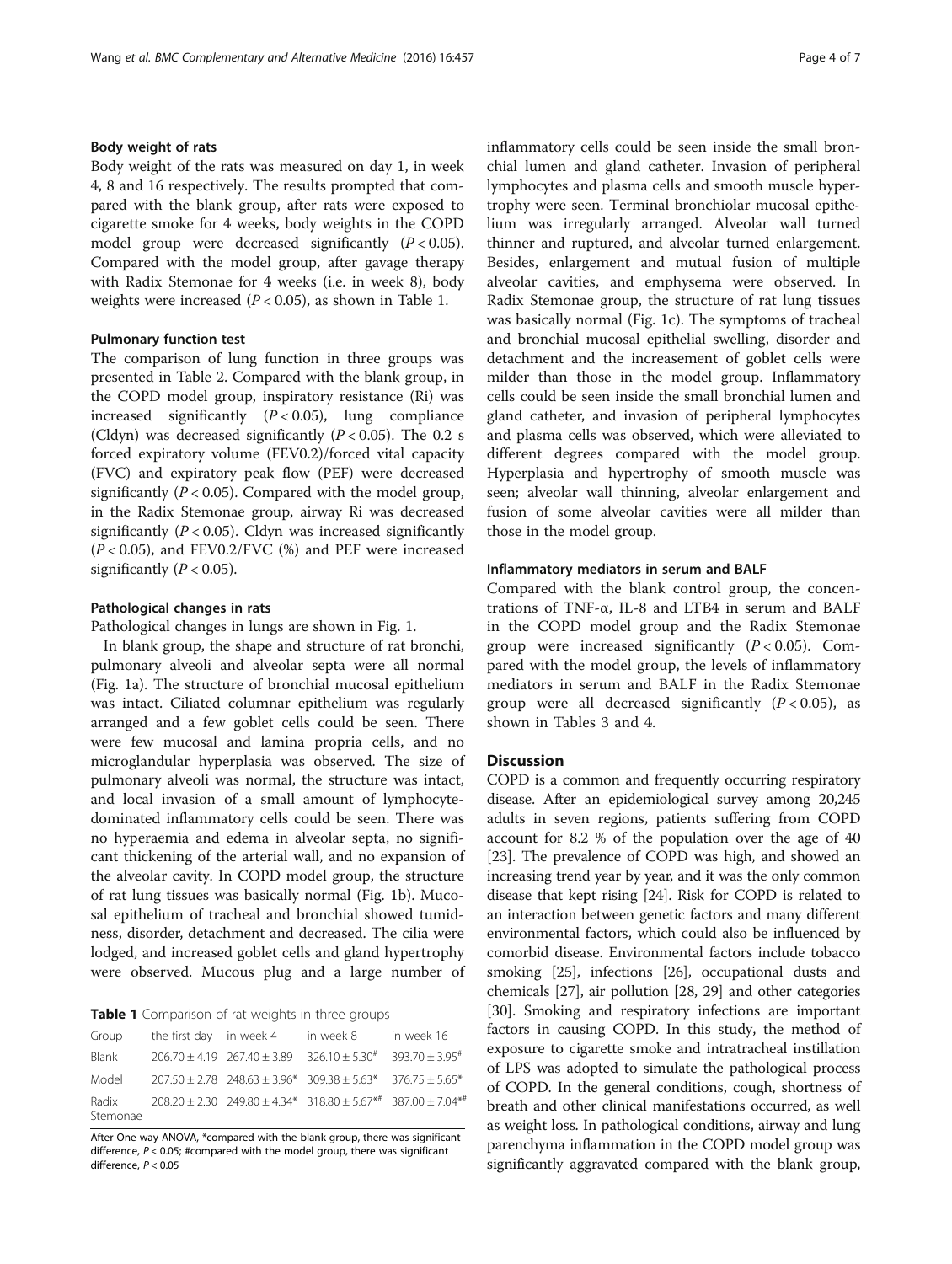| Group          | Number | FEV0.2/FVC (%)            | PEF (mL/s)                  | $\operatorname{Ri}$ (cmH <sub>2</sub> O $\cdot$ s/L) | $Cldyn$ (mL/cmH <sub>2</sub> O) |
|----------------|--------|---------------------------|-----------------------------|------------------------------------------------------|---------------------------------|
| Blank          |        | $82.41 + 3.68^{\text{*}}$ | $75.10 + 2.78$ <sup>#</sup> | $0.32 + 0.02$ <sup>#</sup>                           | $0.54 + 0.05$ <sup>#</sup>      |
| Model          |        | $64.33 + 6.66*$           | $5538 + 415*$               | $0.47 + 0.04*$                                       | $0.35 + 0.03*$                  |
| Radix Stemonae |        | $72.22 + 1.16**$          | $66.87 + 3.42**$            | $0.38 + 0.01**$                                      | $0.47 + 0.03**$                 |

<span id="page-4-0"></span>Table 2 Comparison of tested values of lung function in rats

\*Compared with the blank group, there was significant difference, P < 0.05. #Compared with the model group, there was significant difference, P < 0.05

and significant emphysema occurred. Pulmonary function test results also showed that airway resistance in the model group was increased significantly, compliance was decreased significantly, and FEV0.2/FVC and PEF were decreased significantly, suggesting that the model had been successfully established.

Abnormal expression of TNF-α, IL-8, LTB4 and other inflammatory mediators have important effects on the occurrence and acute aggravation of COPD. Inflammatory mediators can cause lung dysfunction and airway inflammation, as well as systemic inflammatory response of the body [[31\]](#page-6-0). Therefore, a lot of studies [[32, 33\]](#page-6-0) have explored new approaches of COPD treatment by observing changes in the levels of inflammatory mediators. Among them, TNF- $\alpha$  showing chemotaxis effects on white blood cells, can trigger the occurrence of inflammatory response, and may participate in the formation of emphysema and damage of epithelial cells [\[34\]](#page-6-0). Besides, it promotes inflammatory response, tissue fibrosis, and angiogenesis in the decomposition of extracellular proteins [\[35](#page-6-0)]. The main function of IL-8 is activating neutrophils and release of oxygen free radicals and proteases, thereby causing injury of pulmonary alveolar epithelial and microvascular, and playing an important role in the occurrence and development of airway inflammation in COPD patients [[36](#page-6-0)]. LTB4 can recruit and activate neutrophils, and further expand local inflammatory response. Meanwhile, LTB4 has an effect on increasing infiltration of inflammatory cells in bronchial mucosa [\[37](#page-6-0)]. After gavage therapy with Radix Stemonae, pulmonary function indicators such as expiratory peak flow (PEF), inspiratory resistance (Ri), dynamic lung compliance (Cldyn) turned much better than that in COPD model group. And the inflammation and emphysema were much milder. Inflammatory mediators

(TNF-α, IL-8 and LTB4) were decreased significantly in Radix Stemonae group. Thus Radix Stemonae concentrated decoction may mitigate and improve airway rebuilding in the lungs of COPD rats by inhibiting the release of inflammatory mediators.

Radix Stemonae is the dry root of Radix Stemonae plants Stemona sessilifolia, Stemona japonica or Stemona tuberosa Lour, with a sweet-bitter state and warm nature, and having an effect on lung channel [\[38\]](#page-6-0). The amount of Radix Stemonae Concentrated Decoction needed by rats was calculated as 15 times the clinical dose for human use according to the "Dose Conversion Coefficients Table per Kilogram of Body Weight between Animals and Patients" proposed by Jihan Huang et al. in China [[21\]](#page-6-0). But it is better to optimize the dosage for Radix Stemonae Concentrated Decoction in a pilot study.

Modern research literature reports that Radix Stemonae mainly contains alkaloids [\[39](#page-6-0)], including bisdehydrostemoninine, neotuberostemonine, stemoninine, stemoninoamide, neostenine, tuberostemonine and tuberostemonine H, which present therapeutic effects in lung diseases by combating bacteria, eliminating sputum, stopping cough and relaxing bronchial smooth muscle [[40\]](#page-6-0). Radix Stemonae alkaloid extract has a relaxing effect on histamine-induced guinea pig bronchial smooth muscle spasm, and the effect is slow and sustained. JF Liao et al. [[16](#page-6-0)] found in an in vitro experiment on guinea pigs that the water extract of Stemona sessilifolia had a spasmolytic effect on guinea pig bronchial smooth muscle and the spasmolytic effect is realized by interacting with musearinic receptors and dihydropyridine binding point.

By using ultra-performance liquid-chromatography/ mass spectrometry, pharmacokinetics study of multiple

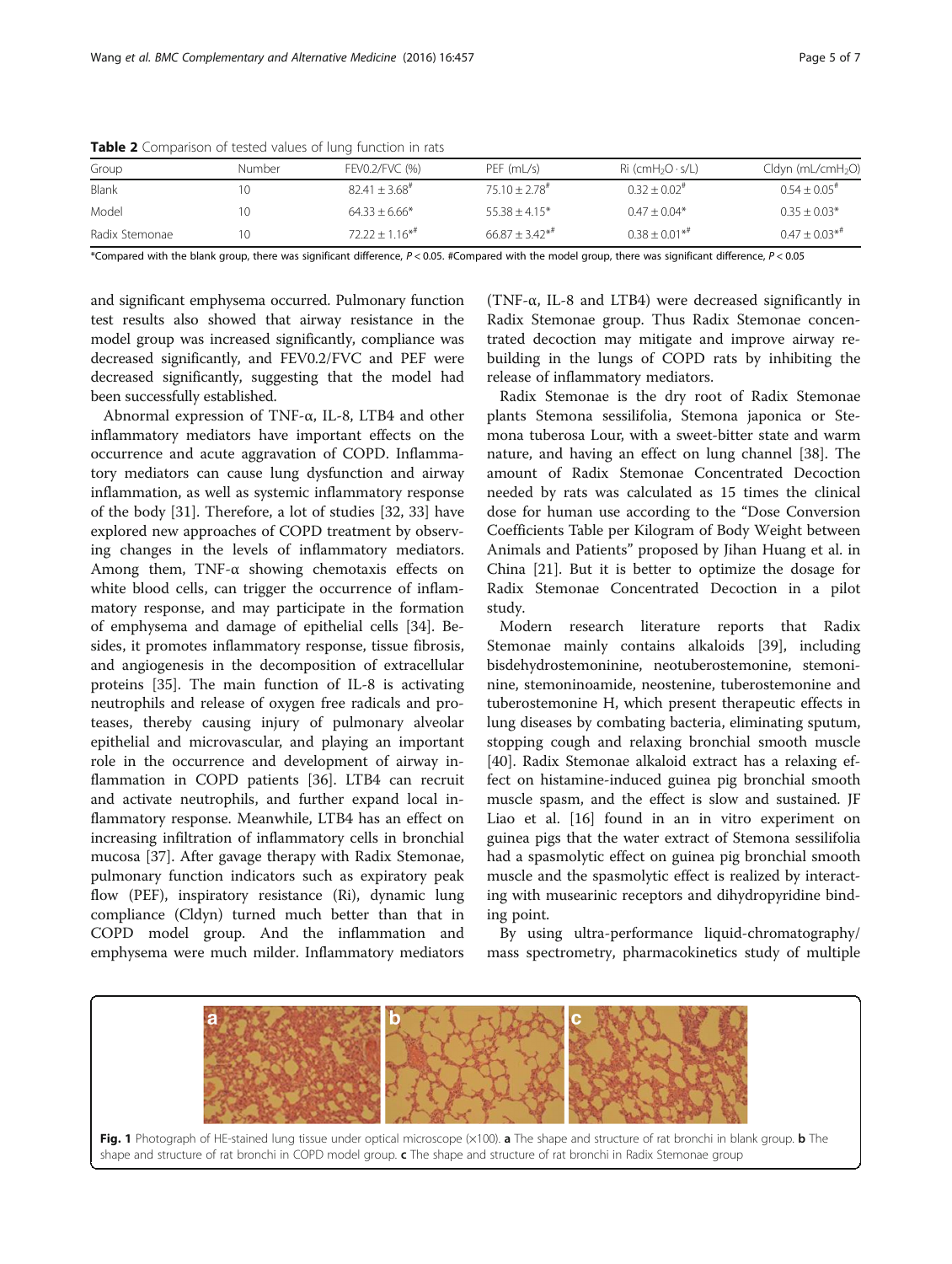<span id="page-5-0"></span>Table 3 Test results of serum inflammatory mediators in rats

| Group             |    | Number TNF-a (ng/L)       | $IL-8$ (ng/L)                                                                   | $LTB4$ (ng/L) |
|-------------------|----|---------------------------|---------------------------------------------------------------------------------|---------------|
| Blank             | 10 | $33.88 + 4.90^{\text{*}}$ | $142.60 + 19.75$ <sup>#</sup> 502.36 + 55.62 <sup>#</sup>                       |               |
| Model             | 10 |                           | $200.43 + 22.71*$ 688.78 + 49.07* 910.94 + 65.14*                               |               |
| Radix<br>Stemonae | 10 |                           | $78.20 + 22.59^{*+1}$ 378.71 + 64.25 <sup>**</sup> 673.62 + 50.82 <sup>**</sup> |               |

\*Compared with the blank group, there was significant difference,  $P < 0.05$ . #Compared with the model group, there was significant difference, P < 0.05

components absorbed in rat plasma after oral administration of Stemonae radix showed that that croomine and tuberostemonine would be potential efficacy markers [[18](#page-6-0)]. Stemoninine was identified as the major absorbed compound after oral administration of Stemonae radix detected by HPLC, which was effective for chronic or acute cough [[17\]](#page-6-0). In this study, although we did not extract the active components from Radix Stemonae Concentrated Decoction, the efficacy components for COPD may be some kinds of alkaloids.

Limitations: Still, there are some limitations in the study. More groups with different dosage of Radix Stemonae should be supplemented in the study. Besides, more investigation should be provided to explore the potential molecular mechanism on treating CODP by Radix Stemonae. Thus, in the further study, we will perform more experiments to optimize the dosage for Radix Stemonae, to identify the active components and to explore its molecular mechanism.

#### Conclusion

In this study, Radix Stemonae concentrated decoction was used for therapying COPD model rats. The pathological results of lung tissues showed that the manifestations of swelling, disorder and detachment in rat tracheal and bronchial mucosal epithelial and the increasing in goblet cells were improved significantly compared with COPD model group. The number of inflammatory cells in the small bronchial lumen and gland catheter was decreased than the model group. Alveolar wall thinning, alveolar enlargement and fusion were mitigated in Radix Stemonae group. The test results of inflammatory mediators in serum and BALF suggested that Radix Stemonae concentrated decoction could significantly decrease the concentrations of inflammatory mediators TNF-α, IL-8 and LTB4. Therefore, we

Table 4 Test results of BALF inflammatory mediators in rats

| Group             |    | Number TNF-a (ng/L) | $IL-8$ (ng/L)                                                          | $LTB4$ (ng/L) |
|-------------------|----|---------------------|------------------------------------------------------------------------|---------------|
| Blank             | 10 | $35.27 + 9.16^{\#}$ | $87.66 + 23.97^{\#}$ 516.70 + 45.34 <sup>#</sup>                       |               |
| Model             | 10 |                     | $189.90 + 46.67*$ 737.25 + 87.58* 909.27 + 51.69*                      |               |
| Radix<br>Stemonae | 10 |                     | $125.08 + 29.16^{*}$ $254.10 + 61.02^{*}$ 675.04 + 33.82 <sup>**</sup> |               |

\*Compared with the blank group, there was significant difference,  $P < 0.05$ . #Compared with the model group, there was significant difference, P < 0.05 suggested that Radix Stemonae concentrated decoction can mitigate and improve airway rebuilding in the lungs of COPD rats by inhibiting the release of inflammatory mediators, which further delay the deterioration of lung function.

#### Abbreviations

Cldyn: Dynamic lung compliance; COPD: Chronic obstructive pulmonary disease; LPS: Lipopolysaccharide; PEF: Expiratory peak flow; Ri: Inspiratory resistance

#### Acknowledgement

None.

Funding

#### None.

#### Availability of data and materials

The dataset(s) supporting the conclusions of this article will not be shared because the raw data are protected and not allowed to be made public in our hospital.

#### Authors' contributions

ZW is responsible for design of the study and analysis of data. WY is responsible for analysis of data and drafting the article. PY is responsible for study design and interpretation of data. BG is responsible for data collection and literature research. LL is responsible for data analysis and drafting the article. All authors read and approved the final manuscript.

#### Competing interests

The authors declare that they have no competing interests.

#### Consent for publication

Not applicable.

#### Ethics approval and consent to participate

All experiments in this study were approved by Ethic Committee of Shanghai University of Traditional Chinese Medicine, Shanghai, China.

#### Author details

<sup>1</sup>Department of Respiratory, Yueyang Hospital of Integrated Traditional Chinese and Western Medicine affiliated to Shanghai University of Traditional Chinese Medicine, No. 110 Ganhe Road, Shanghai 200437, People's Republic of China. <sup>2</sup>Pulmonary Function Test Room, Shanghai Pulmonary Hospital affiliated to Tongji University, Shanghai 200433, People's Republic of China. <sup>3</sup> <sup>3</sup>Department of Respiratory Medicine, Shanghai Pulmonary Hospital affiliated to Tongji University, No. 507 of Zhengmin Road, Yangpu District, Shanghai 200433, People's Republic of China. <sup>4</sup>General Outpatient Department Community Health Service Center of Xinzhuang, Shanghai 201199, People's Republic of China.

#### Received: 1 July 2016 Accepted: 28 October 2016 Published online: 10 November 2016

#### References

- 1. Dong Y, Li Y, Sun Y, Mao J, Yao F, Tian Y, Wang L, Li L, Li S, Li J. Bufei Jianpi granules improve skeletal muscle and mitochondrial dysfunction in rats with chronic obstructive pulmonary disease. BMC Complement Altern Med. 2015;15:51.
- 2. Decramer M, Janssens W, Miravitlles M. Chronic obstructive pulmonary disease. Lancet. 2012;379(9823):1341–51.
- 3. Shavelle RM, Paculdo DR, Kush SJ, Mannino DM, Strauss DJ. Life expectancy and years of life lost in chronic obstructive pulmonary disease: findings from the NHANES III Follow-up Study. Int J Chron Obstruct Pulmon Dis. 2009;4:137–48.
- 4. Zhong Y, Mao B, Wang G, Fan T, Liu X, Diao X, Fu J. Tanreqing injection combined with conventional Western medicine for acute exacerbations of chronic obstructive pulmonary disease: a systematic review. J Altern Complement Med. 2010;16(12):1309–19.